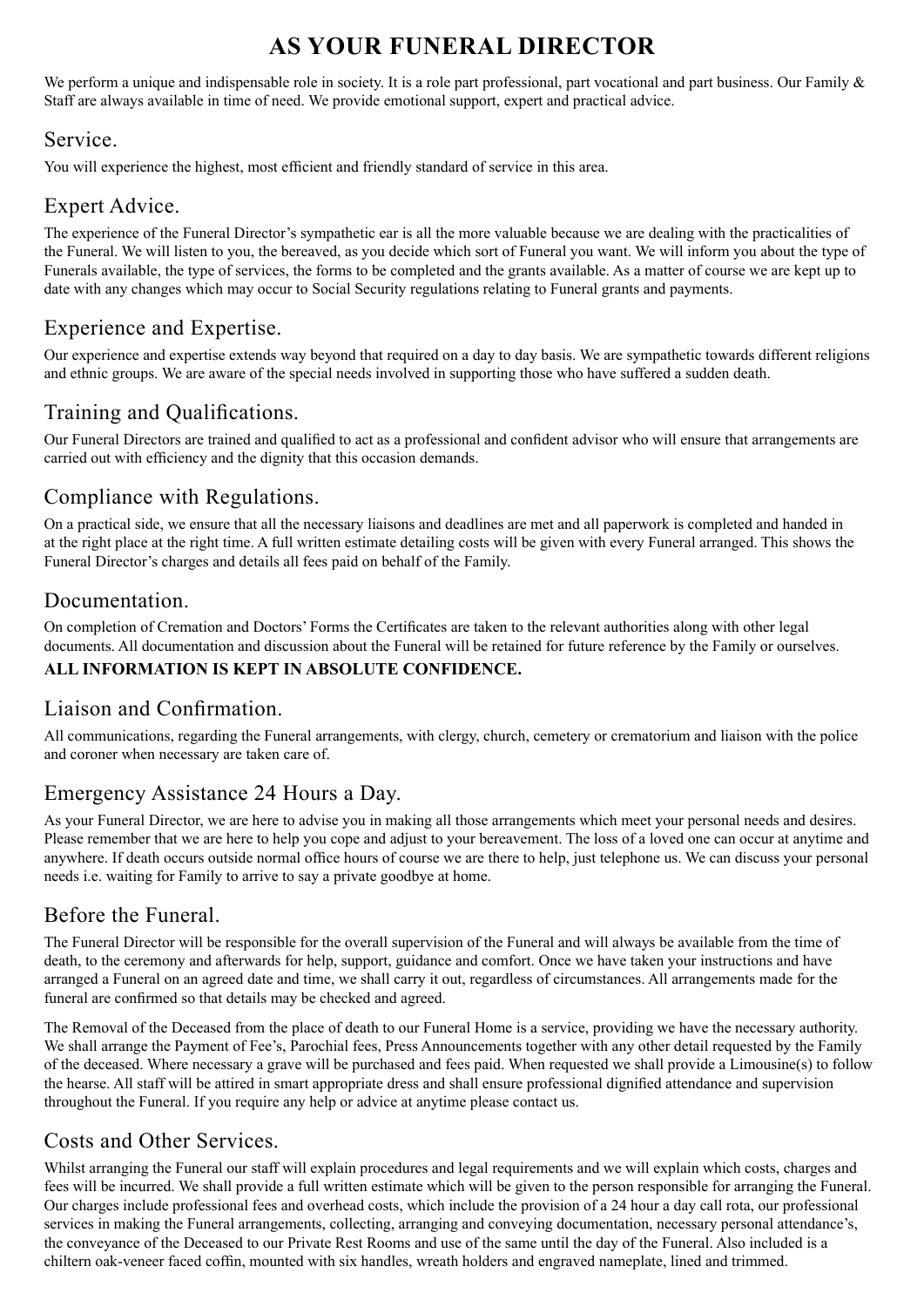## Disbursements.

Disbursements are essentially fees which we pay on behalf of the Family. These include Doctors fees, Crematoria/Cemetery fees, Parochial fees, Ministers fees, Newspaper Announcements and Printing. Our written estimate will detail the approximate cost of any disbursements. However, as we have no direct control over these charges, they could be a slight variation from the estimate. Coffin and/or casket charges are for the coffin/casket you choose including the gown and lining etc. if not a 'Chiltern' oak veneered faced coffin. The account can be paid by cash or cheque.

## On the day of the Funeral.

The Funeral Ceremony is the Culmination of the work which has been done since the death occurred. Although only one of the many functions of the Funeral Director, to many people, the sight of a Funeral Cortege is probably the one most associated with the Funeral Service. It is significant to note that the word funeral is derived from the Latin 'funerals' meaning a torchlight procession.

A Funeral Director will be in attendance throughout the proceedings, to ensure the smooth running of events. We will take on the role of Master of Ceremonies, carrying out the task of guiding, directing and overseeing the Funeral.

As well as the Funeral Director, four members of staff will also be present. These pallbearers will be attired in smart appropriate dress and will ensure professional dignified attendance and supervision throughout the Funeral. If you or a member of your family is unsure what to do, tell the Funeral Director. This is what we are there for, to help guide families through one of the most difficult days of their lives.

# **Action required by Families following death.**

*Organisations which may need to be informed of the Death.*

**Car insurance** - {Documentation may have to be changed as you are not legally insured to drive if policy is in the name of deceased}.

**Social Services District Nurse** - {If there is equipment belonging to either of these, it must be returned}.

**Hospital and/or Family Doctor** - {Any outstanding appointments should be cancelled}.

**Banks and Building Societies** - {Any Accounts need to be closed and joint accounts need to be amended}.

### **Employer and Professional Association.**

**Social Security** - {Form 344/BD8 needs to be completed to cancel direct payments into a bank account. This white certificate is provided by the Registrar of Deaths}.

**Local Council** - {Cancel any housing/rate benefits and council tax}.

**Gas, Electric, Water, Telephone and Cable Companies - (Cancel accounts}.**

**Post Office** - {Arrange redirection of mail, a small charge may be made}.

**Credit Card Companies** - {Cancel cards and pay up accounts}.

**Inland Revenue, Investments and Insurance Polices** - {Premium Bonds are not transferable. The Post Office will issue you with a form that needs to be sent to the Bonds and Stocks Office}. For further advice we suggest you contact a Financial Advisor, Accountant or Solicitor

**Store Cards**- {Loyalty, Charge and Credit cards need to be cancelled}.

Items you may need to cancel.

| Milk                  | <b>Newspapers</b>      | Chiropodist        | <b>Dentist</b> | Appointments | <b>Doctor</b>    |
|-----------------------|------------------------|--------------------|----------------|--------------|------------------|
| <b>Eye Specialist</b> | <b>Meals on wheels</b> | <b>Hairdresser</b> | Home help      | Gardener     | <b>Home Care</b> |

Items to be returned.

**Passport** - {You should return passport to:- UK Passport Agency, 5th Floor, India Building, Water Street, Liverpool}.

**Driving Licence** - {You should return driving licence to D. V. L. A, Swansea SA99 1AB}.

**Vehicle Registration Document** - {To change Name of Ownership}.

**Car Insurance** - {To change Policy Holder's name or a refund may be issued}.

**Television Licence** - {To change Name or a refund may be obtained}.

**Season tickets and Club Membership Cards** - {A refund may be issued}.

**National Insurance Papers**

### If Property is Unoccupied.

Make sure all windows are locked and secure. If there are cat/door flaps make sure they are secured. In winter leave some heating on, as this will prevent pipes from freezing. Make sure that the fridge door is left ajar and that all perishable foods are disposed of. Household plants may need to be tended to. It may be advisable to let a neighbour have a key to remove any free newspapers  $\&$ post to stop them building up. Blinds or curtains may be adjusted every couple of days, hence giving the appearance of the house being occupied. Time clocks can be purchased from most hardware stores, which time a lamp or light to turn on and turn off at certain times.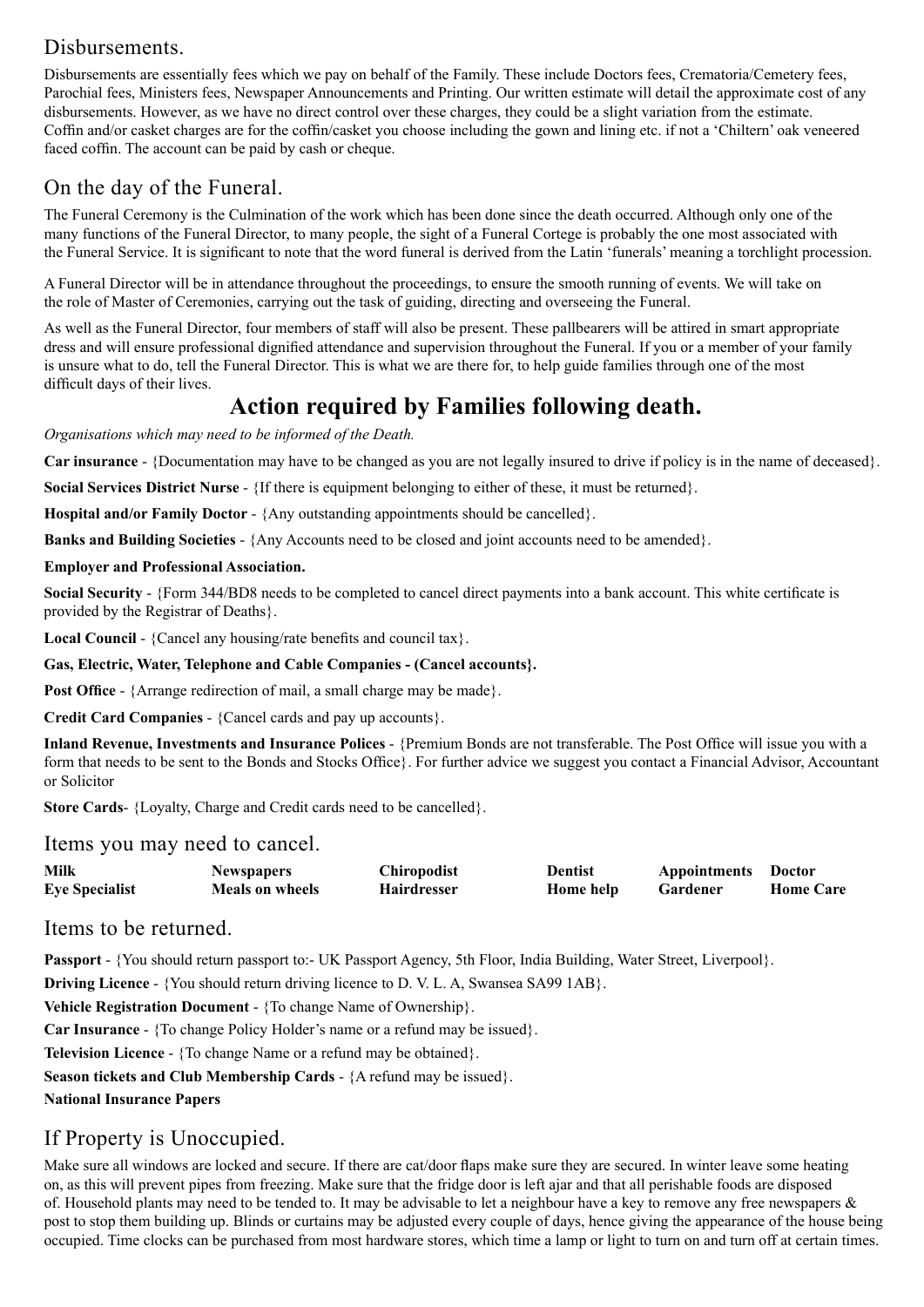## **Registration of a Death.**

*How to Register a Death.*

In England and Wales a death must be registered by the Registrar of Births and Deaths for the area in which the death occurred. If you are unsure whether or not you have the authority to register the death, we will advise you.

### **THE DEATH MUST BE REGISTERED WITHIN FIVE DAYS**

### **Main Appointment**

**Colchester Registrar's Office.** Stanwell House, Stanwell Street, COLCHESTER **Tel: 0845 6037632** Opening Hours:- Mondays - Fridays 9.00am ~ 4.30pm· Saturdays 9.30am to 11.30am

**Clacton Registrar's Office.** Magnet House, Jackson Road, CLACTON-on-Sea, Essex CO15 1JD **Tel: 0845 6037632** Opening Hours:- Mondays 9.00am to 12.30pm and 2.00pm to 4.30pm Tuesdays 9.00am to 12.30pm ONLY Wednesdays, Thursday and Fridays 9.00am to 12.30pm and 2.00pm to 4.30pm

### When You Go To The Registrar

### **1]. Things to take with you.**

The Medical Certificate of the cause of death. The Deceased National Health Medical Card. The Deceased Birth Certificate and Marriage Certificate {These contain all the information required by the Registrar}.

### **2].The Registrar Requires the Following Details.**

Full Name of Deceased. Home Address. Date and Place of Death. Date and Place of Birth. Last Occupation. Date of Birth of Surviving Partner. Whether Deceased was in receipt of a Pension or Allowance from Public Funds.

### **If the Deceased was a Married Woman.**

Maiden Name Husbands Full Name {even if deceased}. Husbands Last Occupation {even if deceased}.

**From the Informant.** Full Name of Informant.

Home Address.

### **3]. The Registrar Will Give You.**

A Green Certificate - {Which must be handed to the Funeral director so that the Funeral can take place}. A White Certificate - {this is for Social Security purposes}.

**4]. The Registrar will SELL You Copies of the Death Certificate - £7.00 each. You may need these for:-**

The Will • Bank Accounts • Any Pensions Claims • Insurance Policies • Savings Bank Certificates • Premium Bonds.

### *PLEASE NOTE THAT BOTH REGISTRAR'S OFFICES OPERATE AN APPOINTMENT SYSTEM*

### **FURTHER HELP**

In certain circumstances the next-of-kin can receive help with the cost of the Funeral from the Social Fund **{CLAIMS MUST BE SUBMITTED WITHIN 3 MONTHS OF DATE OF DEATH}.**

Your financial circumstances may now have changed and you could be eligible for various State Grants. To find out more call Social Security on Freephone 0800 666 555.

Your local Citizens Advice Bureau can also help.

# **Frequently Asked Questions**

In our opinion Each and Every Funeral is individual to the Family concerned; there is not a 'normal service'. It is for the Family to pay their last respects and say their last farewells in the manner that is most suitable for them.

### The following information is there to help answer questions often asked about the funeral and associated services.

### **Q]. What Are Doctors' Forms?**

A]. When a Funeral is a Cremation, two doctors MUST attend and confirm cause of death. The FIRST doctor must be the doctor who attended the deceased during his/her last illness. The duty of the SECOND doctor is essentially one of confirmation.

This doctor must not be related to the FIRST doctor, either through family or practice. For this service each doctor makes a separate charge, which we, the Funeral Directors usually pay on behalf of the deceased Family. These forms are completed whilst the deceased is in our care after collection from place of death [if they died at home]. If death occurred in hospital or hospice then these forms are completed before we are allowed to collect your loved one.